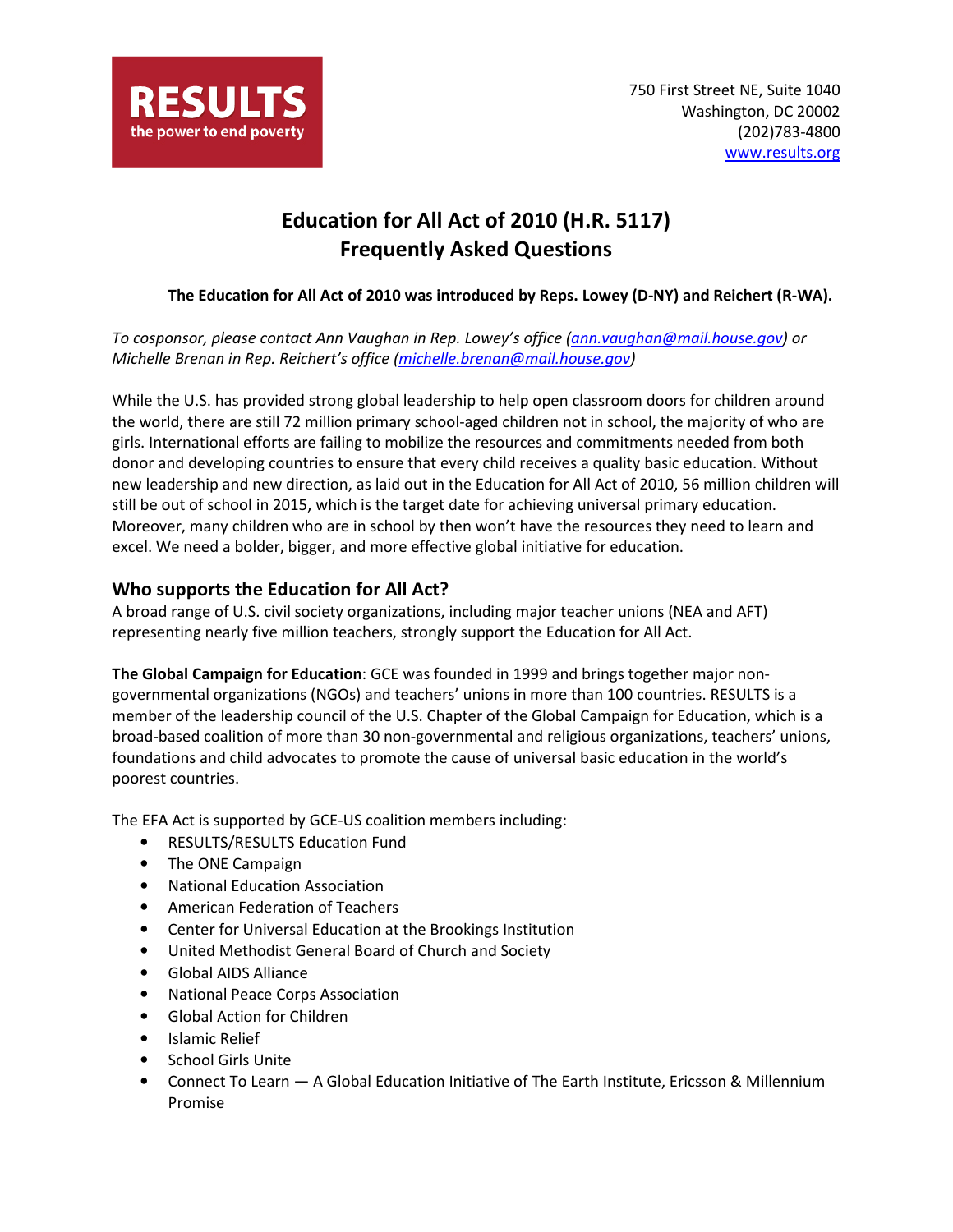

# Does the bill authorize funding?

The bill does not specify an authorization level, but authorizes "such sum as may be necessary" to carry out the provisions in the bill.

The U.S. currently contributes funding through bilateral programs for global basic education: FY07: \$485 million FY08: \$694 million FY09: \$700 million FY10: \$925 million FY11: \$840 million (president's request)

# Does the bill support bilateral and multilateral efforts?

Yes. The bill reinforces support of both bilateral and multilateral programs. It states that "the United States should contribute on a multilateral basis in a manner that leverages overall impact and best reinforces United States bilateral aid efforts, which should remain central to United States efforts in basic education."

Regarding multilateral support, the bill specifically calls on the U.S. to support a multilateral education initiative, like the Fast Track Initiative or a new multilateral Global Fund for Education (GFE):

 "A new multilateral initiative should be independent and governed equally by donors, developing country governments, and civil society based on the following principles:

- transparency with respect to financing, key policy decisions, and impact;
- coordination among governments, private sector, and civil society;
- mutual accountability between donors and recipients for achieving measurable results in access and quality;
- alignment with host country priorities; and
- predictable, long-term funding disbursed in a timely manner."

# Why call for a new Global Fund for Education?

In 2002, the Education for All Fast-Track Initiative (FTI) was initiated by the World Bank. The FTI is a partnership between donor and developing countries to ensure accelerated progress towards achieving universal primary education by 2015. Open to all low-income countries and supported by every major donor for education, the FTI has created bilateral (country-to-country) partnerships to support countrydeveloped national education programs to ensure effective investments, measurable outcomes, and concrete results.

However, the FTI is failing to galvanize sufficient funding to support national education plans to achieve EFA — for 2010 alone, the FTI needs an estimated \$395 million to meet demand for countries coming forward this year for grants. Combined with recent declines in bilateral aid for education, the FTI shortfall underscores that the status quo financing architecture is clearly not sufficient to ensure all kids a quality education.

The Global Fund for Education should become the next generation of the FTI by building upon its demonstrated strengths, identifying areas that can be reformed, capitalizing on lessons learned, and leveraging new opportunities globally to meet the Education for All goals. By expanding the resources of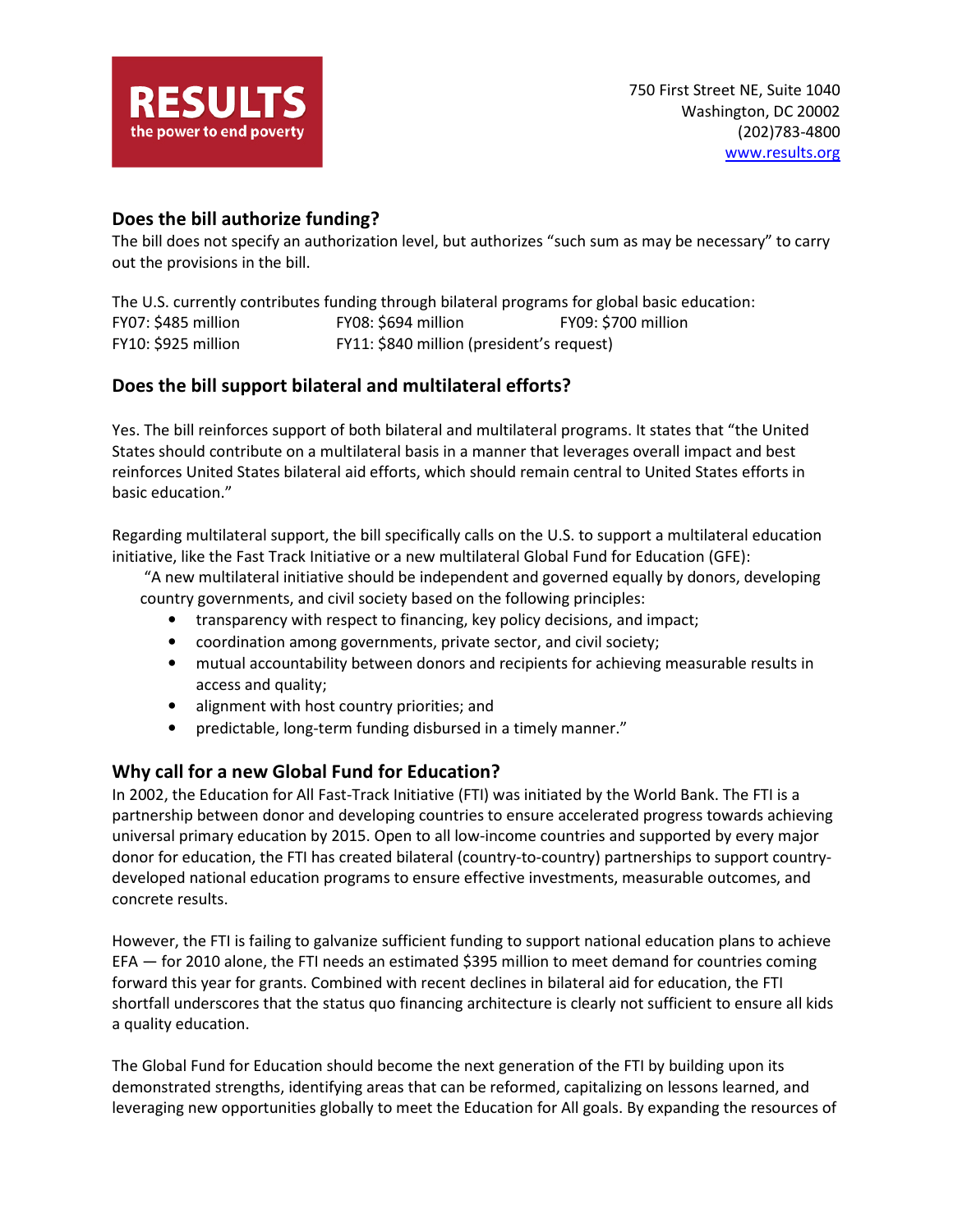

the FTI so that it can better support countries in need, such as fragile or conflict-affected states, a Global Fund for Education would better align aid with country-driven priorities, improve the impact of bilateral aid and make our investments in global education produce better results for vulnerable children around the world.

# Why Is U.S. leadership needed?

The U.S. is seen as the global leader on development and both donor and developing countries take cues from our actions. U.S. funding also leverages funding from other donors (e.g., U.S. contributions to the Global Fund to Fight AIDS, TB and Malaria are match on a 2:1 basis), and developing countries are strongly compelled to initiate reforms and increase their own commitments once the U.S. is involved.

 Given the impact of declining aid for basic education globally, 2010 will only be a year of transformative action for global education if the U.S. is fully committed to achieving Education for All and takes concrete steps to bring leaders together to create a new multilateral, multi-donor response to the education crisis  $-$  a new Global Fund for Education  $-$  that would increase global funding commitments, coordination, transparency, and accountability to achieve universal quality education.

# Does the president support these goals?

 $\overline{a}$ 

Yes, President Obama is supportive of global education. In fact, during the presidential campaign in 2008, he stated his intention to sign the 2007 Education for All Act into law. He also pledged \$2 billion for a global education fund. This commitment was reiterated by Secretary of State Clinton during her confirmation hearings; as a senator, Secretary Clinton introduced the Education for All Act of 2007. At the September 2009 UN General Assembly meeting, President Obama announced he would come to the 2010 UN Millennium Development Goal (MDG) Summit with a plan to achieve the MDGs — which include Education for All.

# How much money is needed to get all kids into school?

An estimated \$16 billion in aid is needed annually to reach basic education goals in the world's poorest countries. $^{1}$ 

Unfortunately, donor country funding commitments are stagnating. 2007 funding levels for basic education in low-income countries amounted to \$4.3 billion, a 22 percent decline from the previous year. More worryingly, these declines appear to indicate a trend which has continued through 2010. Half of all commitments to basic education come from just a handful of donors.

The poorest don't always receive what funding there is for education: although 80 percent of all out-ofschool children live in low-income countries, they receive less than half of all education funding, and

<sup>&</sup>lt;sup>1</sup> According to UNESCO's EFA Global Monitoring Report 2010, the financing gap is the average annual financing gap universal primary education and support for pre-primary and adult literacy in low-income countries that is calculated as the difference between the total investment required and the levels of domestic financing associated with all countries reaching "best effort" thresholds by 2015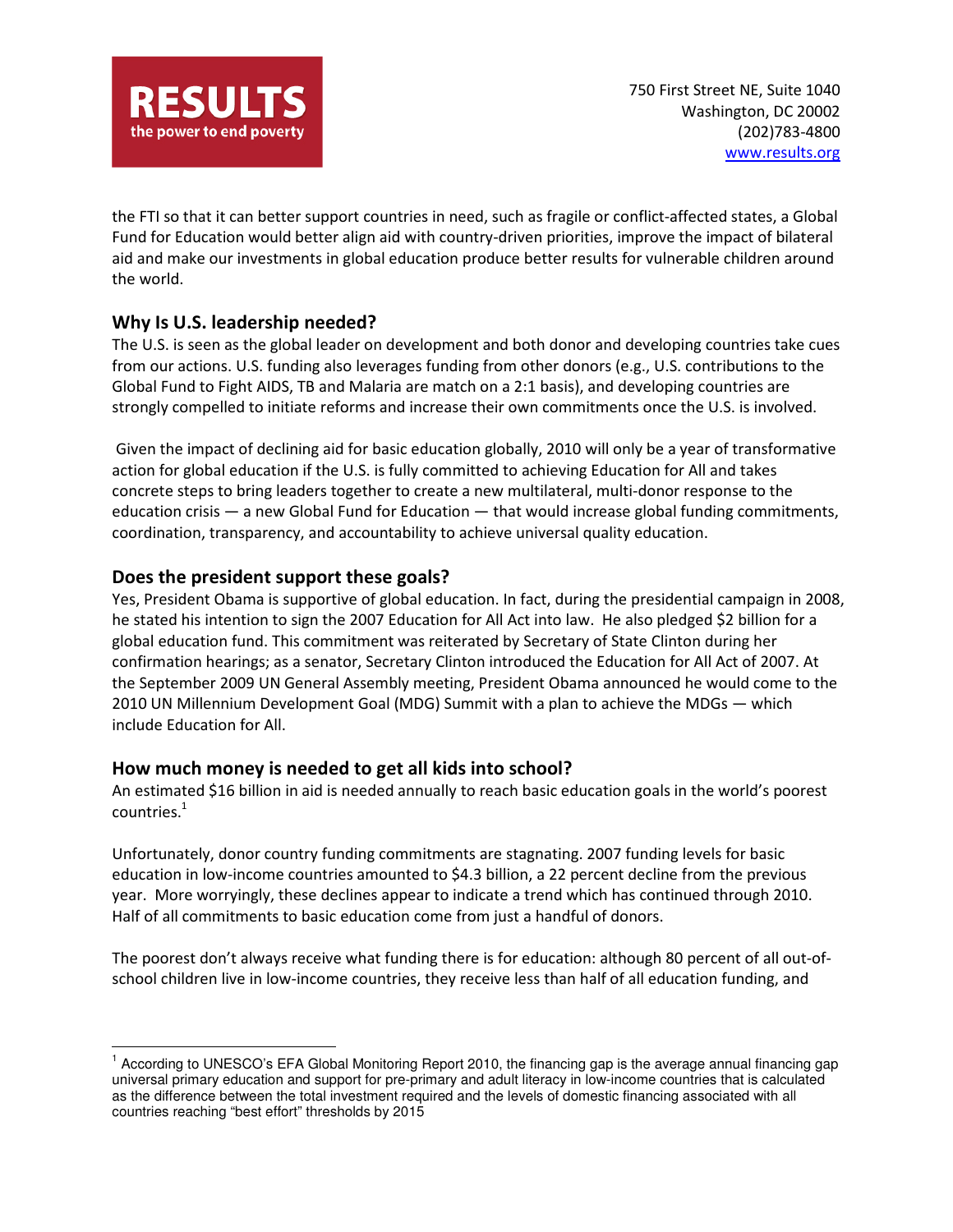

nearly one-third of all education resources specifically for basic education went to middle-income countries in 2007. $2$ 

# What would a new Global Fund for Education cost?

In 2010, donor countries should contribute funding to support universal quality education and catalyze a new multilateral initiative. An exact estimate of how much funding the GFE would need per year is unknown, as it would be needs-based and driven by applications from developing countries. But one of the most important contributions the U.S. can make right now is to provide the leadership to galvanize global support for this new, robust multilateral education initiative.

A new Global Fund for Education would be a multilateral organization that is created and supported by the entire global education community, including donor and developing countries, as well as multilateral organizations, the private sector, and civil society. It would continue to encourage and harmonize bilateral aid programs undertaking by FTI, while also fulfilling the promise of efficient disbursements of multilateral funding to countries with the greatest need.

Other donors, especially the Europeans, support the FTI, but are looking for an improved way to channel funding in order to increase aid commitments for education. The GFE is also an important opportunity to engage emerging bilateral donors, such as Korea and UAE, who would be compelled to give to a new education initiative, especially one they can support alongside the United States.

A Global Fund for Education should also involve private sector partners, including both corporations and private foundations, which are currently omitted from the FTI.

# What should be the guiding principles of a GFE?

 $\overline{a}$ 

National Ownership: One of the great strengths of the FTI that should be a core building block of its evolution into the GFE is the focus on supporting comprehensive national education plans. The Paris Declaration on Aid Effectiveness states that developing countries commit to "exercise leadership in developing and implementing their national development strategies through broad consultative processes." The FTI has been a model for ensuring national ownership of development plans; an expanded initiative on global education must be grounded in these country-driven education sector plans while seeking to expand the consultative process to include in-country civil society.

Participatory Governance and Independence: Participatory governance at both the global and the national level will be essential to the success of the GFE. The Global Fund to Fight AIDS, Tuberculosis and Malaria ensures that civil society and developing countries have equal representation at the global level and are key partners in the country-level planning and proposal processes. The GFE should provide for equal representation in the governance structures for donors, developing countries, and civil society and mandate the participation of all stakeholders in the development of national education plans. There

 $2$  UNESCO. Aid Brief 2009: Recent Trends in Aid to Education. April 23, 2009. Available at: http://www.unesco.org/fileadmin/MULTIMEDIA/HQ/ED/GMR/pdf/gmr2009/Final%20aid%20brief%20April%2023.pdf.